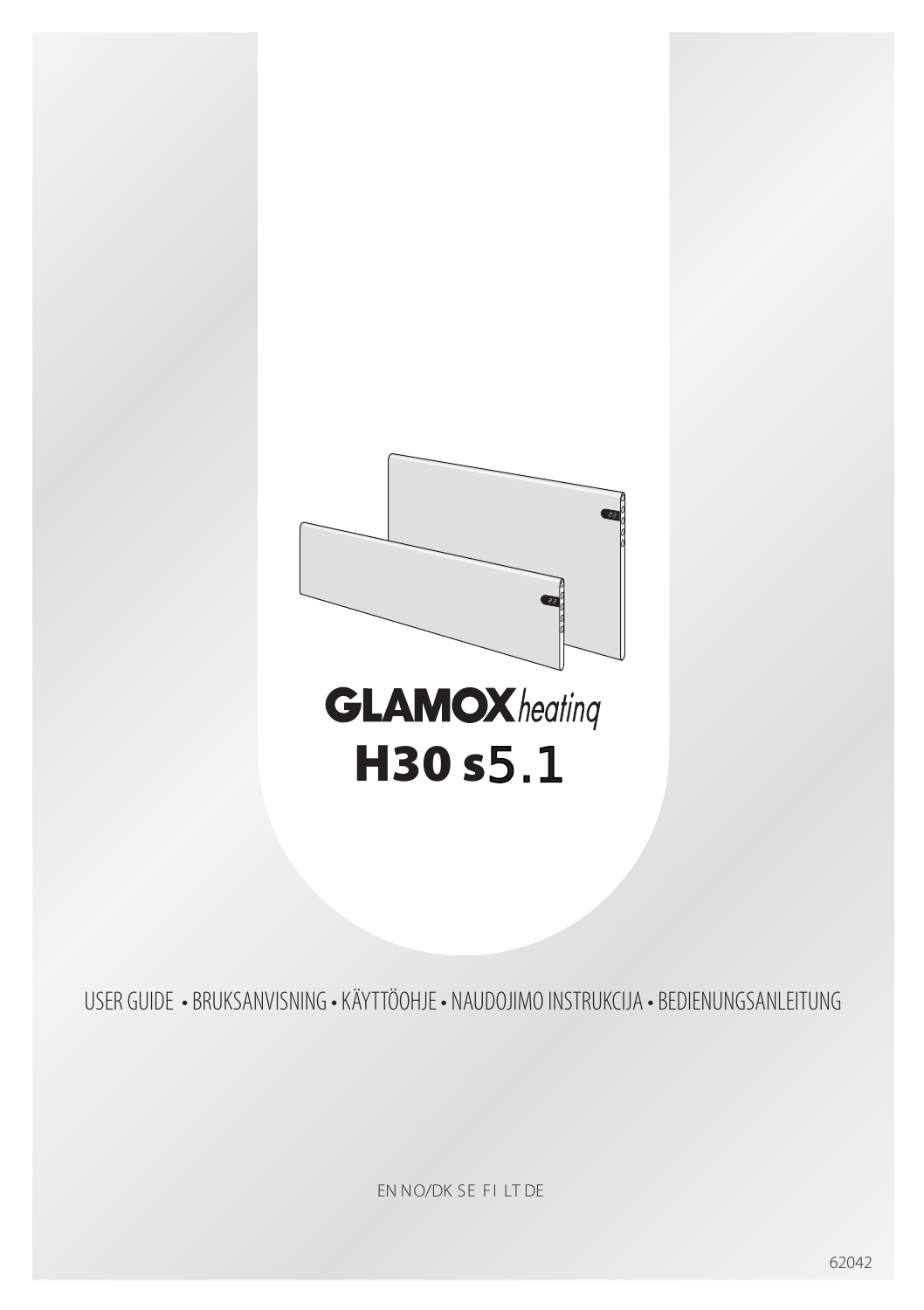## **Table of contents**

### **1. Installation manual**

Page 3

### **2. Digital (DT) thermostat user manual**

Pages 4-5 – EN Pages 6-7 – NO Pages 8-9 – SE Pages 10-11 – FI Pages 12-13 – LT Pages 14-15 – DE

### **3. Ecodesign information**

Pages 16-21

# **4. Declaration of conformity**

Page 22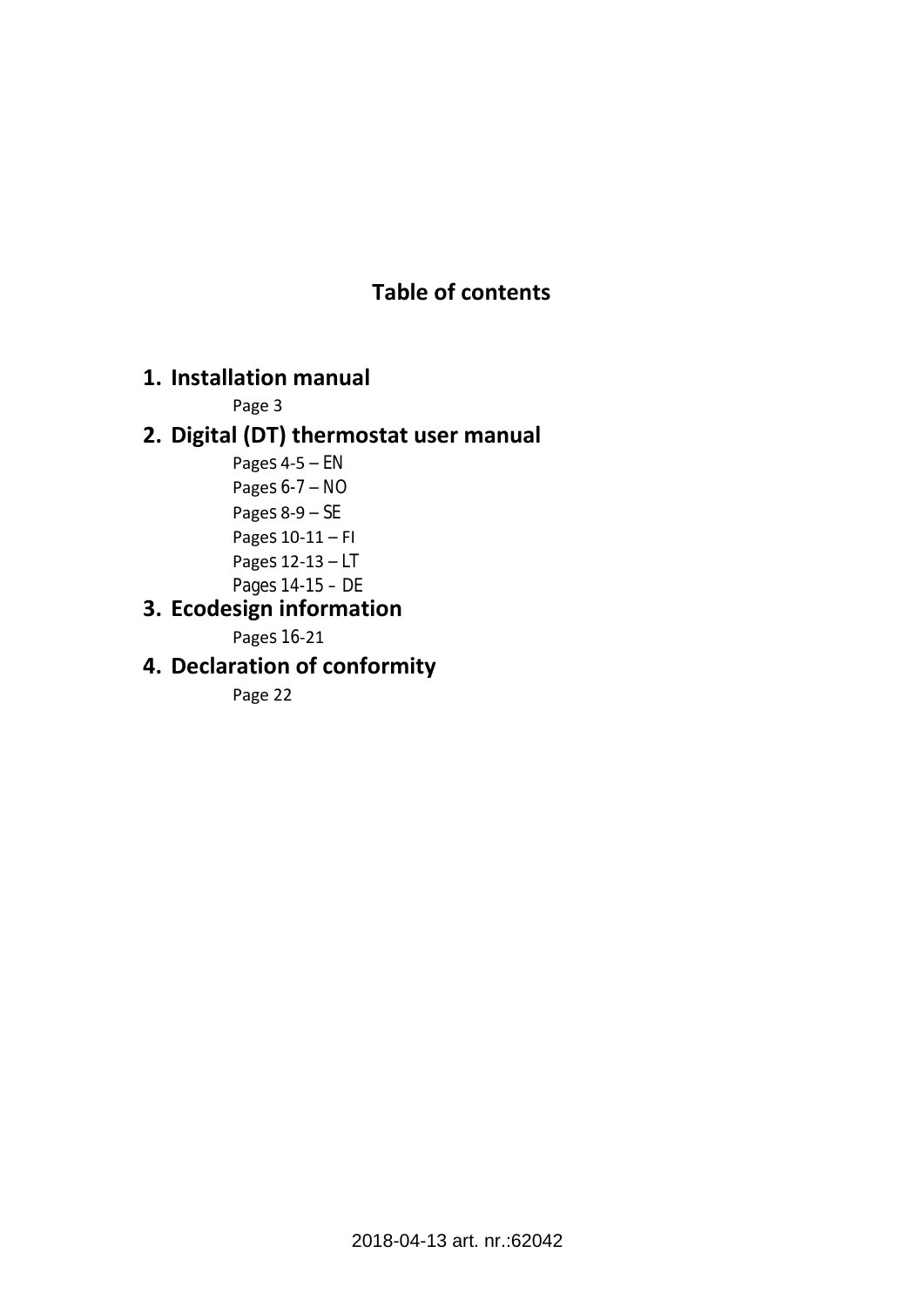







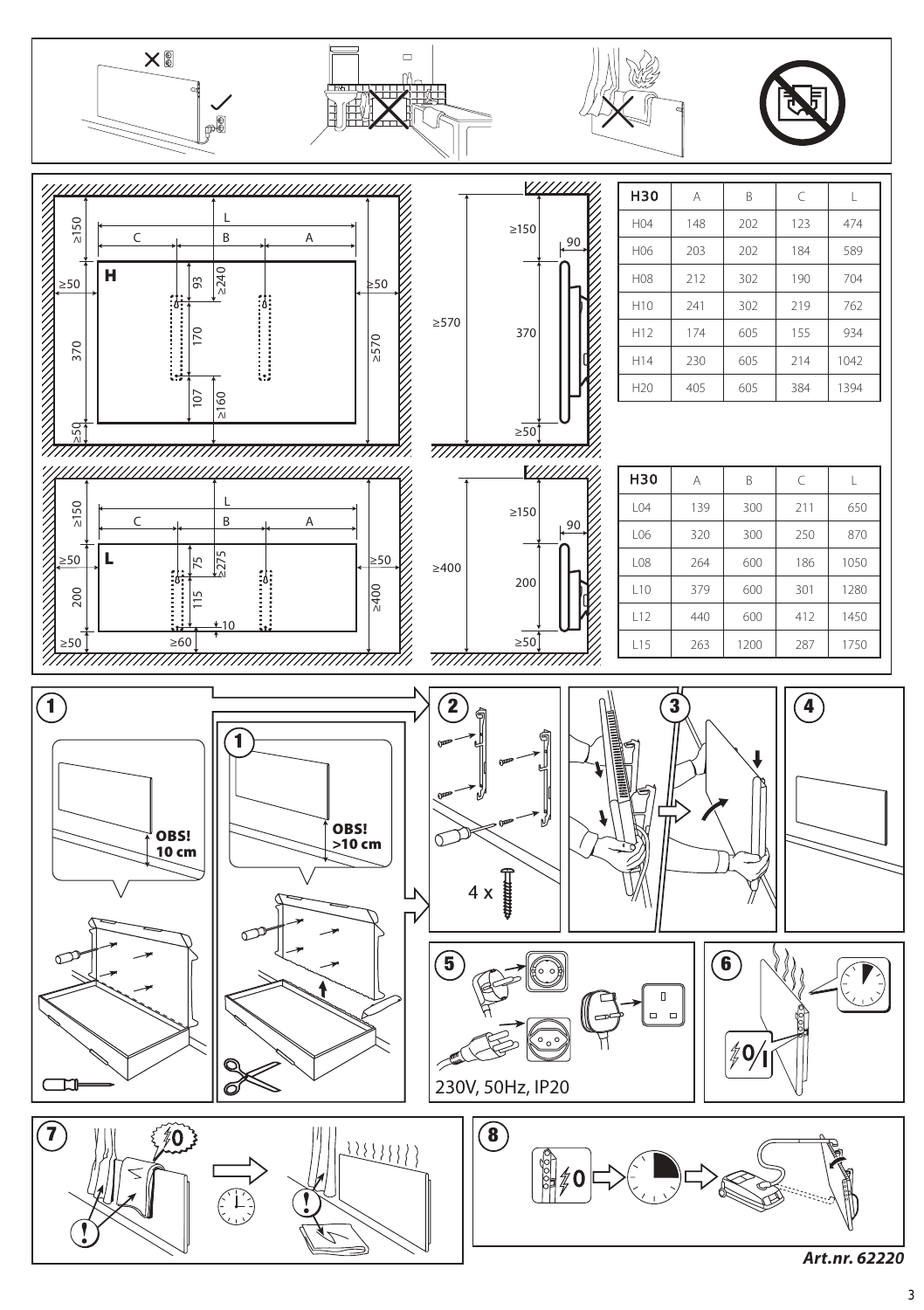# **GLAMOX** heating DT S5.1

### thermostat user manual

#### **GENERAL OVERVIEW OF THE THERMOSTAT DISPLAY**

#### **LIGHT INDICATORS:**

- 1. Display showing temperature and control parameters.
- 2. The red light is on when the heater is operating.

3. Green light showing a reduced temperature. It is on when the heater is operating in accordance with the chosen program, maintaining the reduced temperature.<br>(See Additional functions).

temperature. It is on when the heater is operating in accordance with the chosen program, maintaining the (See Additional functions).<br>4. Green light indicator showing the "comfort"  $\bigcap_{n=0}^{\infty}$  of the state. 4. Green light indicator showing the "comfort"  $\odot$  – Selection button meaning "less". "comfort" temperature. (See Additional functions). **OK** – Confirmation of selection.

#### **HOW TO OPERATE**

The appliance is switched on or off by pressing the button  $\cap$  on the right side of the heater. When the heater is switched on for the first time, it begins operating at the default "comfort" temperature of 22°C; meanwhile, the blinking screen will show that a clock time has not yet been set (See Setting menu). The heater will maintain the temperature displayed on the screen if the user does not select the desired program from the Program menu. You can create your own weekly heating program (P1) or you can use the existing standard programs "Office" (P2) or "Home" (P3). The weekly programs determine when it will maintain the comfort temperature (22°C) and when it will maintain the reduced temperature, which saves energy (17°C).

#### **SETTING MENU**

By pressing and holding  $\omega$  button for 3 seconds, the selection menu can be turned on or off. Use the  $\leq$   $\geq$  buttons to scroll through the list and use the  $\circledR$  button to select the necessary setting or confirm your selection:

| <b>Options</b> | <b>Description of function</b>                                                                                                                                                                                                                                                                                                                                                                                                                                                                                                                                                                                                                                                                                                                                                                                                                                                                                                                                                                                                                                                        |  |  |  |
|----------------|---------------------------------------------------------------------------------------------------------------------------------------------------------------------------------------------------------------------------------------------------------------------------------------------------------------------------------------------------------------------------------------------------------------------------------------------------------------------------------------------------------------------------------------------------------------------------------------------------------------------------------------------------------------------------------------------------------------------------------------------------------------------------------------------------------------------------------------------------------------------------------------------------------------------------------------------------------------------------------------------------------------------------------------------------------------------------------------|--|--|--|
| td             | Setting the time of the heater                                                                                                                                                                                                                                                                                                                                                                                                                                                                                                                                                                                                                                                                                                                                                                                                                                                                                                                                                                                                                                                        |  |  |  |
|                | Set the day of the week by pressing $(+)$ (-): 1 – Monday; 2 – Tuesday, etc., and save by pressing $(0)$ .<br>Set the hour: 0-23 and save by pressing (OR). Set the minutes: 0-59 and save by pressing (OR).<br>You will not be able to adjust other settings until you set the time and day of the week.                                                                                                                                                                                                                                                                                                                                                                                                                                                                                                                                                                                                                                                                                                                                                                             |  |  |  |
| Pr             | Adjustment of weekly heating program                                                                                                                                                                                                                                                                                                                                                                                                                                                                                                                                                                                                                                                                                                                                                                                                                                                                                                                                                                                                                                                  |  |  |  |
|                | P1 will notify you that you are going to adjust the user program. Confirm this by pressing $QR$ . Select which day(s) you are going to<br>adjust by using the $\textcircled{\textless}$ and $\textcircled{\textless}$ buttons: 7d – 7 days, 5d – 5 business days, 2d – weekend, d1 – Monday, d2 – Tuesday,<br>d3 - Wednesday, d4 - Thursday, d5 - Friday, d6 - Saturday, d7 - Sunday, and confirm your selection by pressing OR . Use the<br>(<) and (>) buttons to change the hours from 00 to 23 and select the desired temperature for every hour: (-) a decreased<br>temperature (green light above $\bigcirc$ ) is on), $\bigoplus$ a "comfort" temperature (green light above $\bigcirc$ ) is on). After pressing $\emptyset$ R, you will<br>return to the selection list of the desired day for further programming or quit the setting menu by pressing OR) for 3 seconds.<br>If you wish to initiate a weekly program, see chapter "Program menu". The last value used on the screen will be attributed to<br>the "comfort" temperature before the start of the programming. |  |  |  |
| Co             | Adjustment of "comfort" temperature                                                                                                                                                                                                                                                                                                                                                                                                                                                                                                                                                                                                                                                                                                                                                                                                                                                                                                                                                                                                                                                   |  |  |  |
|                | Select the desired comfort temperature by pressing $\bigoplus$ and $\bigodot$ . By pressing $\circledR$ , you will enter the setting menu.                                                                                                                                                                                                                                                                                                                                                                                                                                                                                                                                                                                                                                                                                                                                                                                                                                                                                                                                            |  |  |  |
| rd             | Setting a lower temperature                                                                                                                                                                                                                                                                                                                                                                                                                                                                                                                                                                                                                                                                                                                                                                                                                                                                                                                                                                                                                                                           |  |  |  |
|                | Select the desired "reduced" temperature by pressing $(+)$ and $(-)$ . By pressing $($ n $)$ , you will enter the setting menu.                                                                                                                                                                                                                                                                                                                                                                                                                                                                                                                                                                                                                                                                                                                                                                                                                                                                                                                                                       |  |  |  |
| <b>OP</b>      | Function detecting an open window                                                                                                                                                                                                                                                                                                                                                                                                                                                                                                                                                                                                                                                                                                                                                                                                                                                                                                                                                                                                                                                     |  |  |  |
|                | Select "On" or "oF" by pressing $(+)$ or $(-)$ . This function is turned off by default.<br>The function of an open window detects if a window is open (i.e., it detects a rapid change in temperature in a short period of<br>time). After the heater detects an open window, the heating is automatically turned off and changed to anti-freezing mode by<br>maintaining a temperature of 7°C and "AF" is displayed. After the window is closed, i.e., when the temperature in the area<br>increases, the heater automatically turns the previous program on or maintains a permanent constant temperature.                                                                                                                                                                                                                                                                                                                                                                                                                                                                         |  |  |  |
| c              | Calibration of the temperature                                                                                                                                                                                                                                                                                                                                                                                                                                                                                                                                                                                                                                                                                                                                                                                                                                                                                                                                                                                                                                                        |  |  |  |
|                | The ambient temperature is displayed on the screen. If it does not correspond to the thermometer readings, then it may be<br>calibrated. For example, the heater shows that the ambient temperature is 20°C; meanwhile, the other thermometer shows<br>that it is 22°C. Then you can calibrate it and set the temperature which you have measured using the other thermometer.                                                                                                                                                                                                                                                                                                                                                                                                                                                                                                                                                                                                                                                                                                        |  |  |  |
| <b>AS</b>      | <b>Adaptive start</b>                                                                                                                                                                                                                                                                                                                                                                                                                                                                                                                                                                                                                                                                                                                                                                                                                                                                                                                                                                                                                                                                 |  |  |  |
|                | Turn on ("On") or off ("oF") the adaptive start by using the $(+)$ and $(-)$ buttons. This function reaches the temperature set by<br>the user at a specific time. For example, if you want the temperature at 9 o'clock to be 22°C, the heater will determine when<br>it has to start heating so that it reaches 22°C at the desired time.                                                                                                                                                                                                                                                                                                                                                                                                                                                                                                                                                                                                                                                                                                                                           |  |  |  |
| rE             | Reset the heater to factory default settings                                                                                                                                                                                                                                                                                                                                                                                                                                                                                                                                                                                                                                                                                                                                                                                                                                                                                                                                                                                                                                          |  |  |  |
|                | Press OR) and after the screen turns off, press and hold OR) again until you see "00" on the screen after every shown segment.                                                                                                                                                                                                                                                                                                                                                                                                                                                                                                                                                                                                                                                                                                                                                                                                                                                                                                                                                        |  |  |  |
|                |                                                                                                                                                                                                                                                                                                                                                                                                                                                                                                                                                                                                                                                                                                                                                                                                                                                                                                                                                                                                                                                                                       |  |  |  |

#### **FUNCTIONS OF THE BUTTONS:**

- $(+)$  Increases temperature, time or
	- other parameter.
- $\bigcirc$  Decreases temperature, time or
- 
- Selection button meaning "more".  $\odot$
- 



### **2018-04-13 art.no.: 62220**

FN